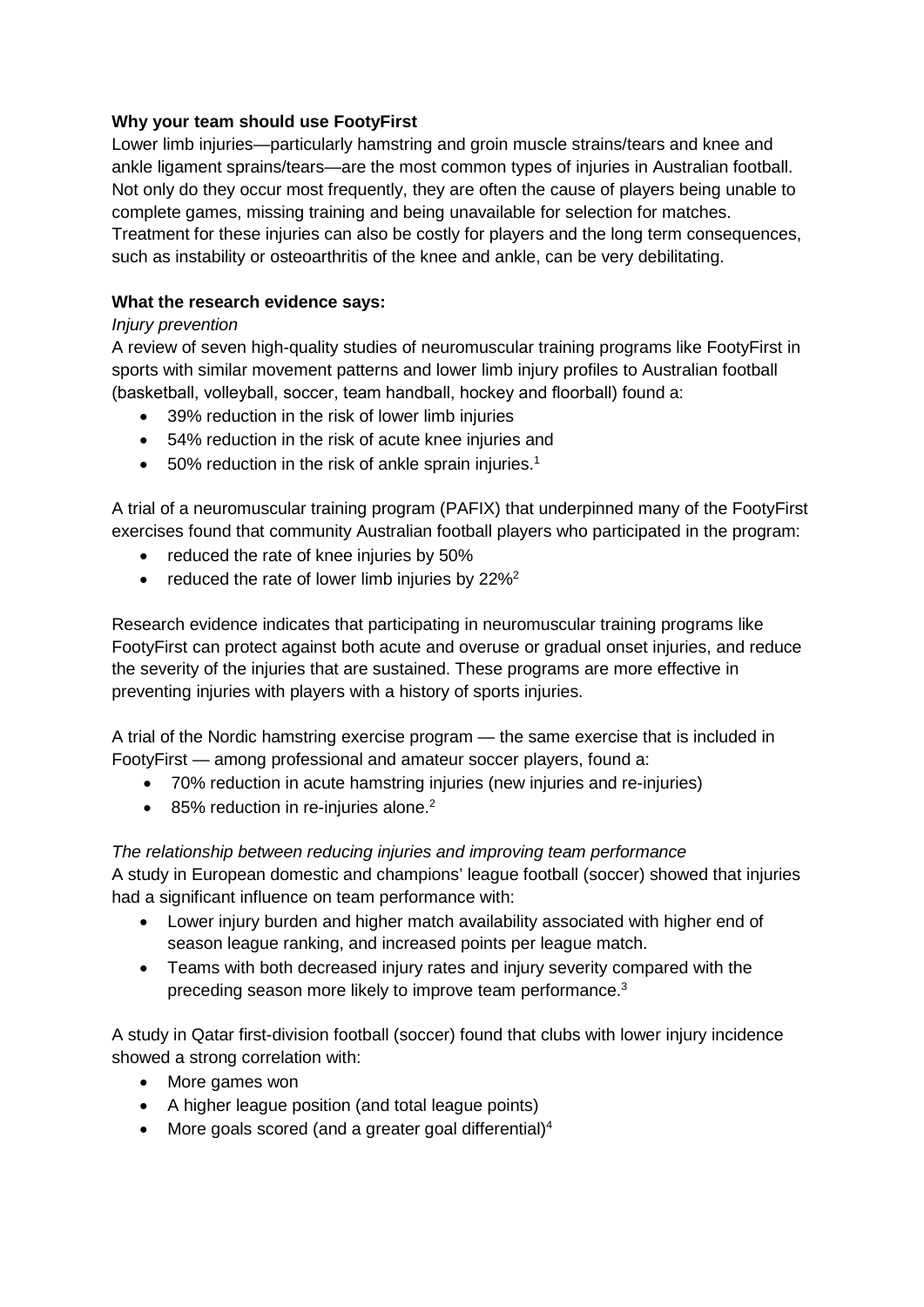### **What the expert says:**

*"Implementing a structured warm-up enhances injury prevention. FootyFirst is based on the best available research evidence and it is designed specifically for community Australian football. The exercises included in FootyFirst, and the progressive loading and techniquefocused training principals underpinning the program are similar to those used extensively across the AFL with appropriate adaptations to suit community football players, coaches and clubs. As a high performance manager at an AFL club I would strongly encourage every community football club and coach to embrace FootyFirst. FootyFirst will help build fitter, stronger and more resilient footballers"*.



David Buttifant (PhD in sports physiology) Sports Science Director, Collingwood Football Club 2001–13 including 2010 premiership and Grand Finals in 2002, 2003 and 2011 High Performance Manager, Carlton Football Club 2014–15

### **What community football coaches who have used FootyFirst say:**

*"We used 42 players (in the seniors) in the last 2 years, 43 one year, 42 the other and I think we are up to about 34 at the moment (after using FootyFirst for a season). So we are definitely well down on injuries from that point of view."*

Senior coach Ocean Grove Football Club Bellarine Football League, 2012

*"Actually, we have had one player, XXXXX who is sort of 6′ 4″ really athletic player, but solid. He's been here and this has been his 3rd year. In the first 2 years he's played 8 games, but he has played every game this year……with one legged squats, controlled jumps, and all that sort of stuff. I call it hamstring lay downs, you know how they hold the ankles and go down. He's played every game. Now ….., if you were going to do a case study on not doing it and then doing it, he would be a perfect example."*

> Senior coach St Mary's Football Club Geelong Football League, 2012

*"Look, I can only tell you from our point of view that, from the point of view of keeping players healthy, and playing football, doing what they want to do when they come there, it has been a success in the last two years and hopefully we can take it through to 2014 and have the same effect. It has been a very easy thing to adopt. It is not out of left field. There is there no extra time added to it. It has been put into the training regime as a segment of training that we are doing, players didn't know any different, they were just doing it."*

> Head trainer Ocean Grove Football Club Bellarine Football League, 2013